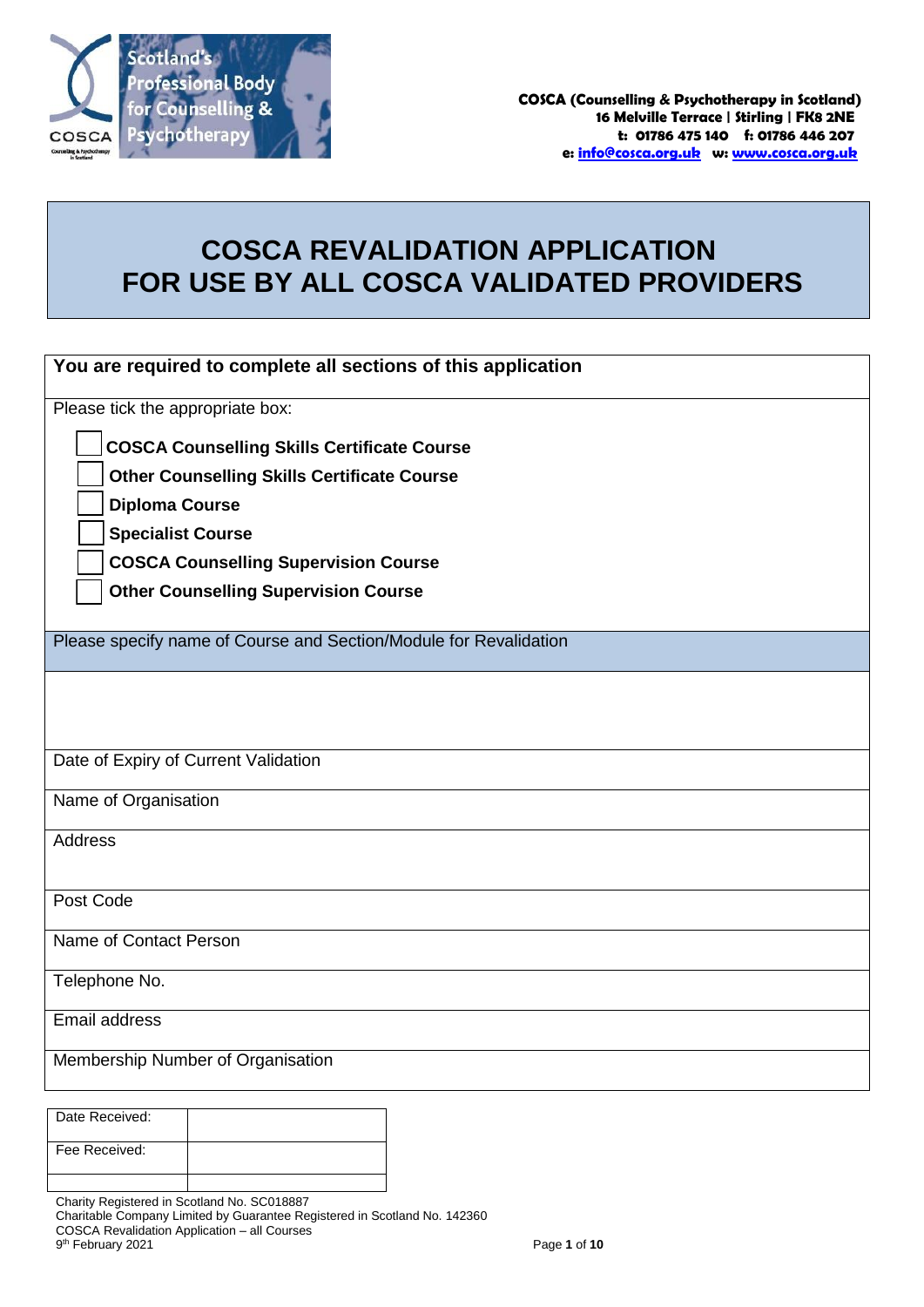### **1. Organisational Structure**

Please indicate the nature and impact of any changes to the constitution/memorandum and articles/structure of the organisation/agency since COSCA validation was previously awarded, (or since the completion of the most recent Annual Monitoring Form, whichever is most recent).

# **2. Academic Validation**

Please give details of any academic validation you may have for the Course, e.g. SCQF level and credit rating, awarding body, etc.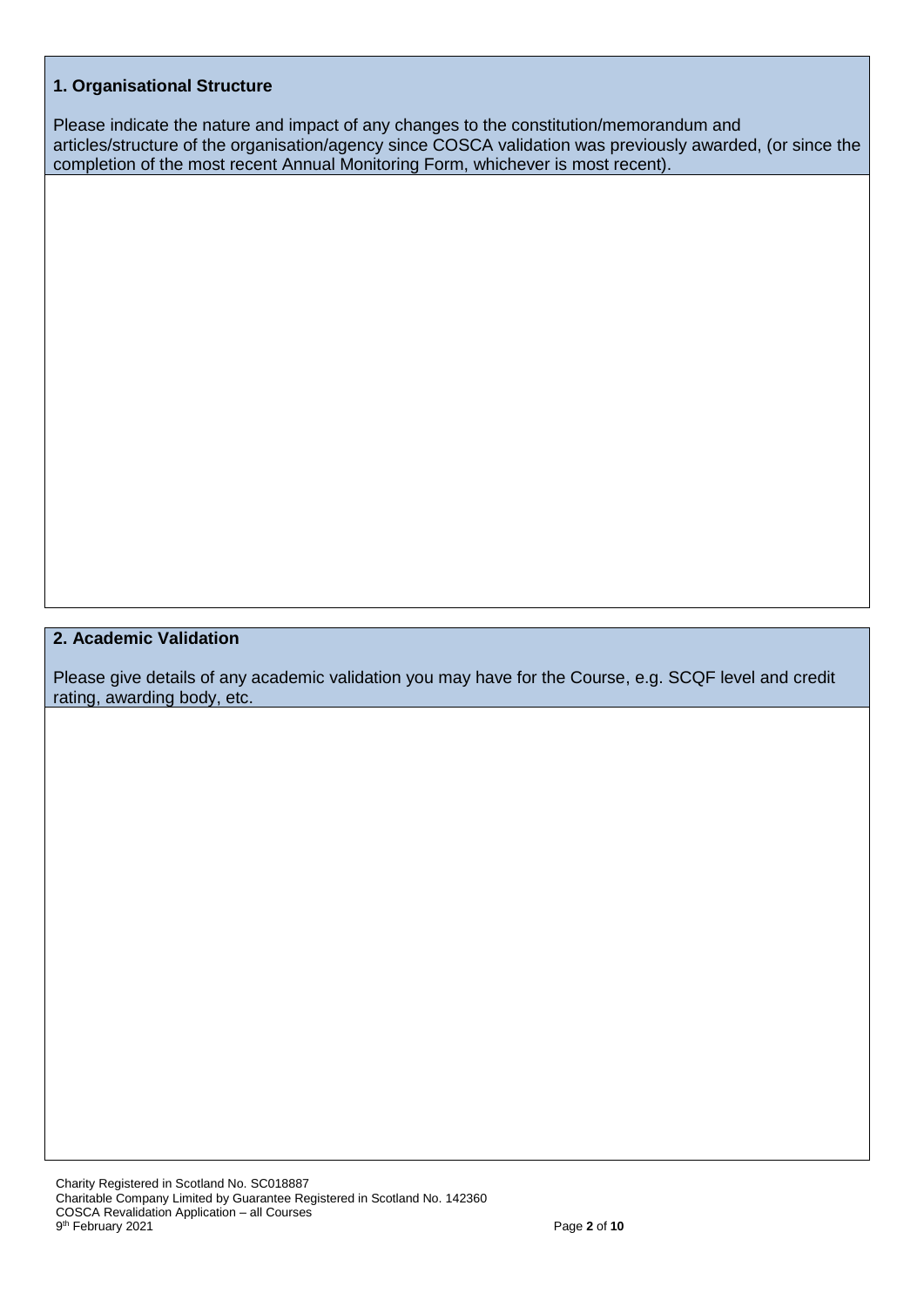#### **3. Evaluation Procedures**

### **1. Revalidation Internal Evaluation Report**

#### **(500-1000 words)**

Please report and reflect on the following criteria, across the previous *two* years of course validation. Please ensure that your writing has an exploratory, discursive style:

- $\triangleright$  The organisations evaluating procedures for monitoring the course
- $\triangleright$  The nature and impact of any changes to the course; for instance, with regards to structure, content, delivery, learning outcomes and assessment methods
- $\triangleright$  Key achievements and strengths of the course; for instance, with regards to academic validation, increased participant interest and take up of the course, participant retention levels, positive feedback from participants, positive publicity, published research, achievements of participants/former participants, employment secured by former participants within the counselling/psychotherapy field and achievements of its trainers
- $\triangleright$  Interpersonal dynamics of the delivery team and staff culture
- $\triangleright$  Quality assurance issues and challenges experienced by the course and how the difficulties identified were resolved
- $\triangleright$  Critical feedback from course participants and how it was responded to
- $\triangleright$  The ways in which the course learning outcomes are monitored and reliably assessed
- $\triangleright$  Any other areas identified for development
- $\triangleright$  Any other relevant information regarding the course

**Please enclose your organisation's Revalidation Internal Evaluation report**

Report enclosed  $\vert \cdot \vert$  (please tick to confirm)

### **4. Current Course Trainers**

To obtain Revalidation, the core training team must have at least one COSCA accredited trainer at the appropriate level (Certificate or Diploma level).

All non COSCA accredited trainers involved in the delivery of the course are required to complete and submit for approval the Non-COSCA Accredited Trainers: Application to Deliver Training on a COSCA Validated Course – [www.cosca.org.uk](http://www.cosca.org.uk/) – Validation – General. If they have been delivering training for 2 years or more, they must be COSCA accredited in order for Full Validation to be awarded.

You must also provide a completed Report of Trainer's Competence for all current trainers who are not accredited by COSCA – please see **Appendix 1: Report of Trainer Competence for Non-Accredited Trainers.**

Please provide the details of current trainers requested in **Appendix 2: Details of Current Trainers**.

**Application to deliver training form(s) enclosed** 

**Appendix 1 enclosed** 

**Appendix 2 enclosed** 

| Charity Registered in Scotland No. SC018887                               |              |
|---------------------------------------------------------------------------|--------------|
| Charitable Company Limited by Guarantee Registered in Scotland No. 142360 |              |
| COSCA Revalidation Application – all Courses                              |              |
| 9 <sup>th</sup> February 2021                                             | Page 3 of 10 |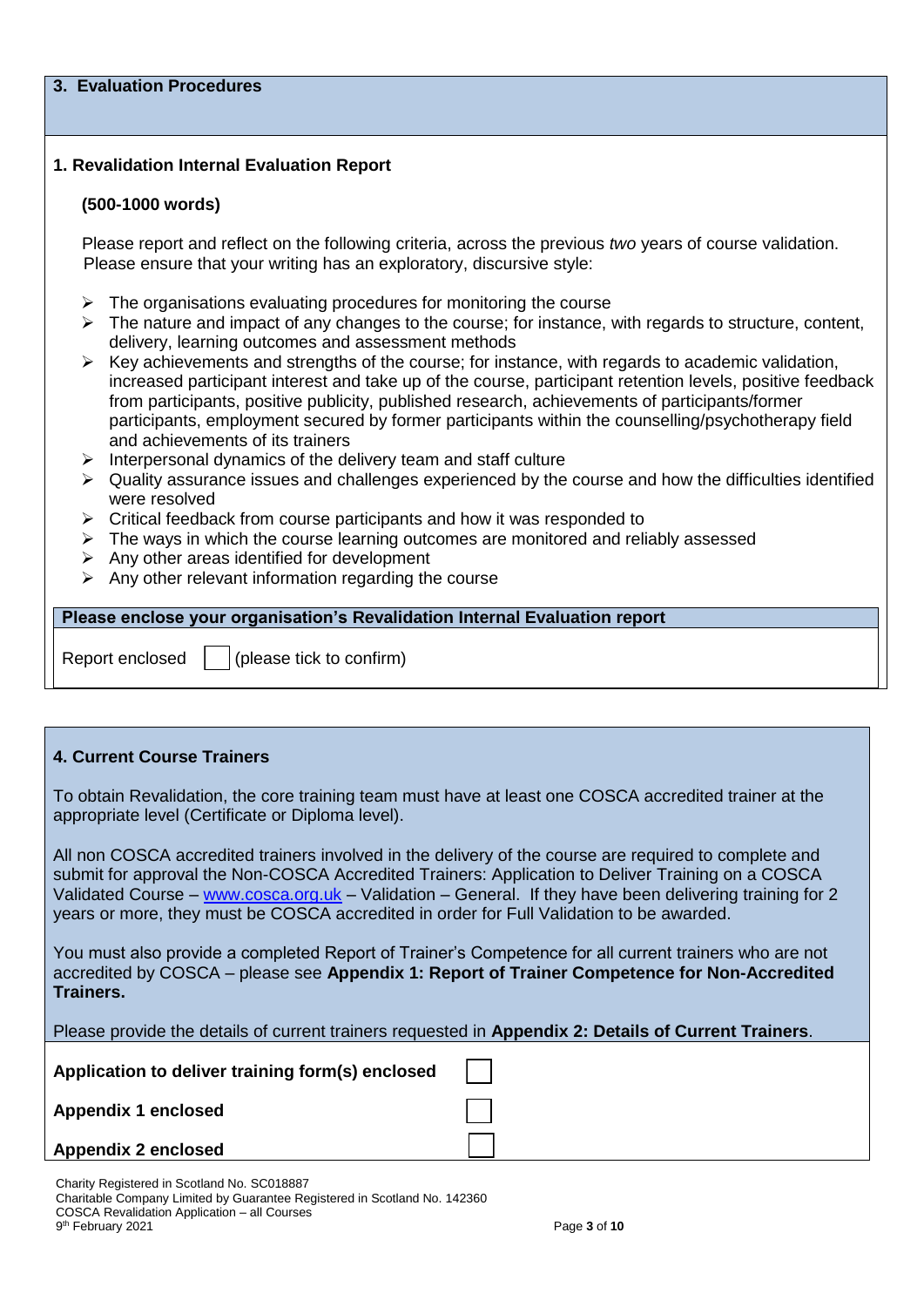## **5. Number of Cohorts**

How many cohorts of participants have completed the course to be revalidated *(over the last 2 years)?*

| 6. External Assessor's Details and Report                                                                                                                                                         |
|---------------------------------------------------------------------------------------------------------------------------------------------------------------------------------------------------|
| Please supply details of your External Assessor                                                                                                                                                   |
| Name                                                                                                                                                                                              |
| Address                                                                                                                                                                                           |
| Post Code                                                                                                                                                                                         |
| Telephone No.                                                                                                                                                                                     |
| Email address                                                                                                                                                                                     |
|                                                                                                                                                                                                   |
| 10.2<br>Please attach a short report from your External Assessor that notes developmental outcomes over<br>the previous validation period and includes explicit recommendations for revalidation. |
| Report attached                                                                                                                                                                                   |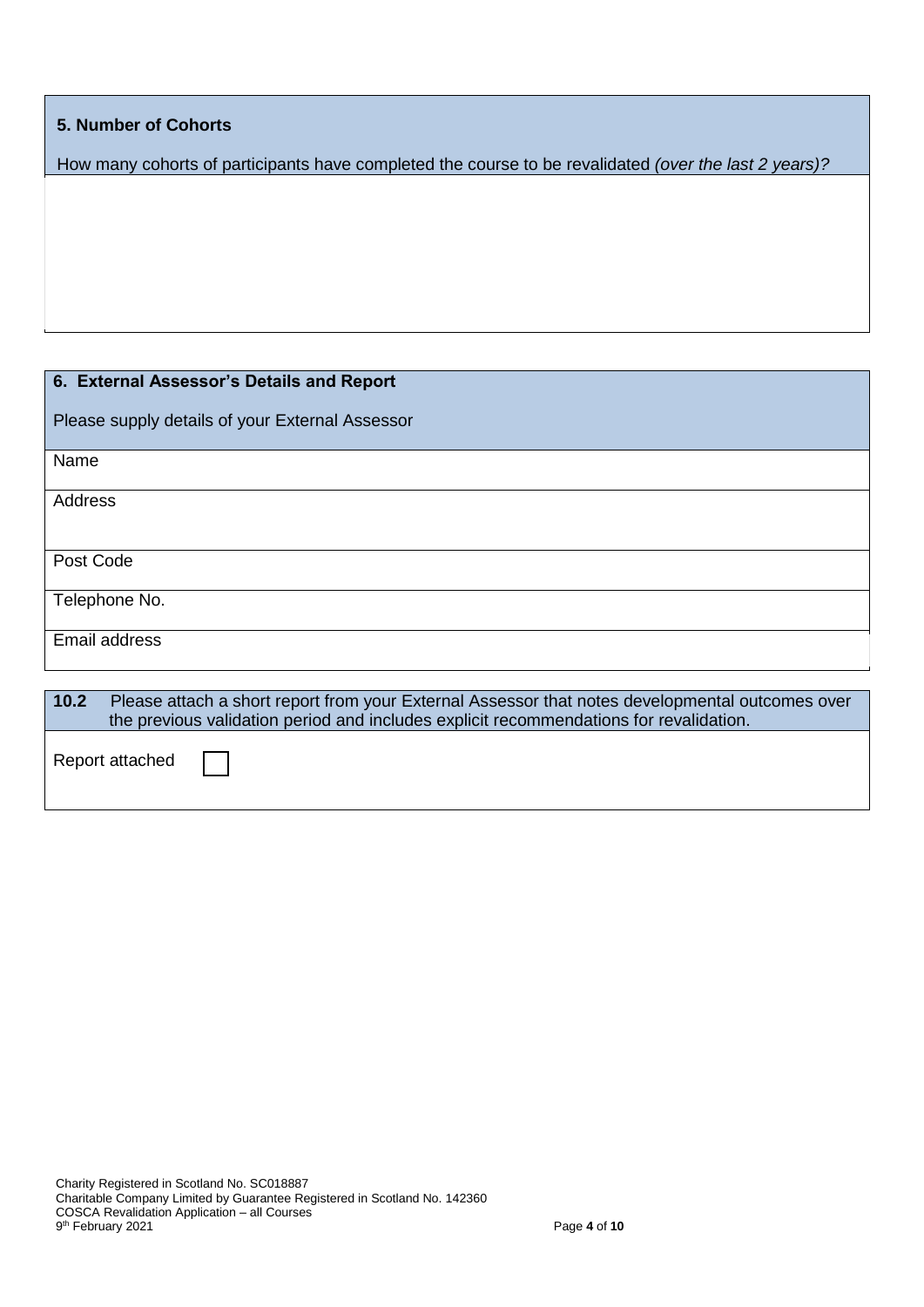#### **11. Declaration**

I declare that:

- $\triangleright$  to the best of my knowledge and belief, the information provided in this form is an accurate reflection of the training provided by this organisation/agency
- $\triangleright$  I accept responsibility for this organisation/agency abiding by the current and any future updated Guidelines and Procedures for the Validation and Revalidation of the specified Course
- $\triangleright$  I understand that a failure to disclose relevant information during the process or the period of validation can lead to termination of the course validation
- $\triangleright$  I understand that by omitting to inform the CVP of any changes to and development of the course may result in validation being withdrawn
- ▶ I understand that if our Organisational Membership of COSCA lapses, or is terminated for any reason, COSCA Validation will cease in respect of this application
- $\triangleright$  I will submit the Annual Monitoring Form by 31 October each year.

| Name of Contact Person (please sign)  |
|---------------------------------------|
|                                       |
|                                       |
| Name of Contact Person (please print) |
|                                       |
|                                       |
| Designation within the Organisation   |
|                                       |
|                                       |
| Name of the Organisation              |
|                                       |
|                                       |
| <b>Date</b>                           |
|                                       |
|                                       |

Revalidation application submission dates are on [www.cosca.org.uk](http://www.cosca.org.uk/) – Validation – General.

FIVE signed copies of your complete application must be submitted to the COSCA office together with the Validation Fee.

Validation Fees are available on [www.cosca.org.uk](http://www.cosca.org.uk/) - About Us/Fees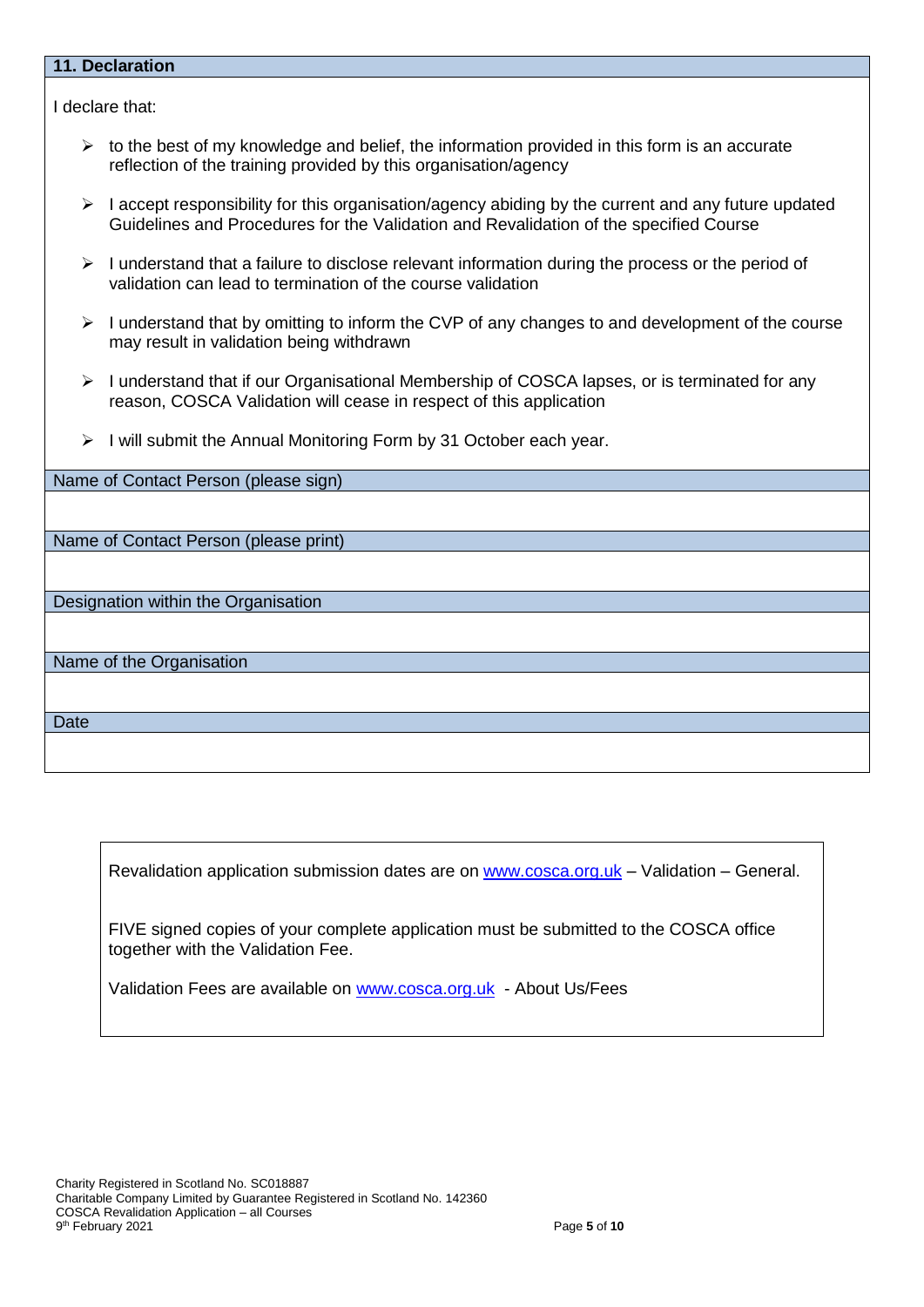| <b>Payment</b>                                  |                                 |
|-------------------------------------------------|---------------------------------|
| I am paying the revalidation fee of:            |                                 |
| <b>Direct to Bank:</b><br>Clydesdale Bank PLC   | Date paid:                      |
| Sort Code: 82 68 05<br>Account Number: 70174110 |                                 |
| <b>Cheque enclosed</b>                          |                                 |
| <b>Invoice required</b>                         | please add £2.00 service charge |

# **Please note that payment requires to be received before the Panel meeting date.**

*Please give invoice details if different from your own details.*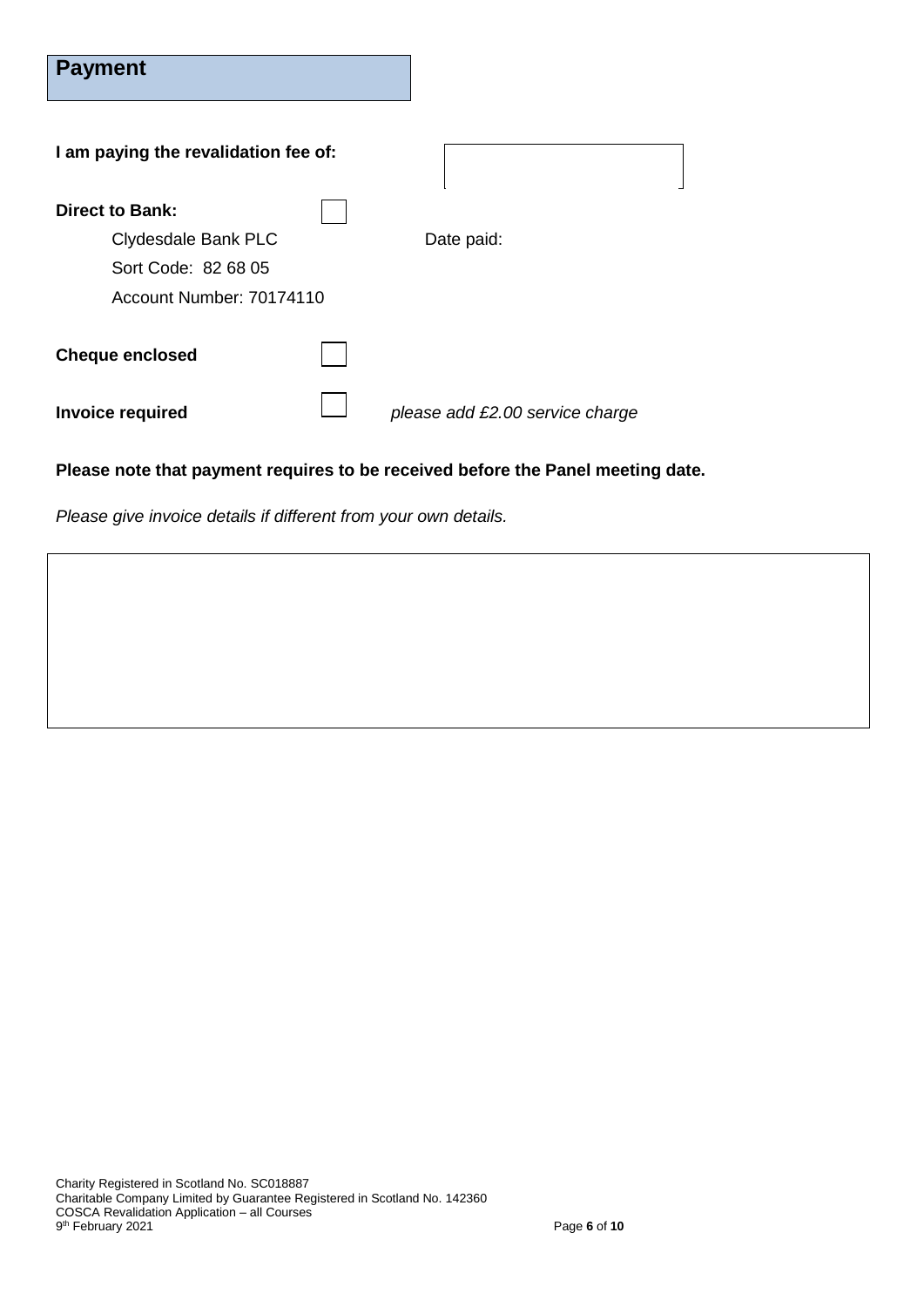

# **COSCA REVALIDATION APPLICATION**

# **APPENDIX 1: NON-ACCREDITED TRAINERS OBSERVATION REPORT OF TRAINER COMPETENCE**

- $\triangleright$  This form must be completed for all non COSCA Accredited Trainers during the period covered by this Annual Monitoring Form
- All non COSCA Accredited Trainers must be observed for the purposes of completing this Form
- $\triangleright$  You must comment on the trainers performance and qualities and the extent to which they meet each competency

## **Details of Non Accredited Trainer**

Name

Address

Post Code

Telephone Number

Email Address

## **Details of Validated Provider**

Name of Provider

**Address** 

Post Code

Name of Contact Person and Designation

Telephone Number

Email Address

Charity Registered in Scotland No. SC018887 Charitable Company Limited by Guarantee Registered in Scotland No. 142360 COSCA Revalidation Application – all Courses 9 th February 2021 Page **7** of **10**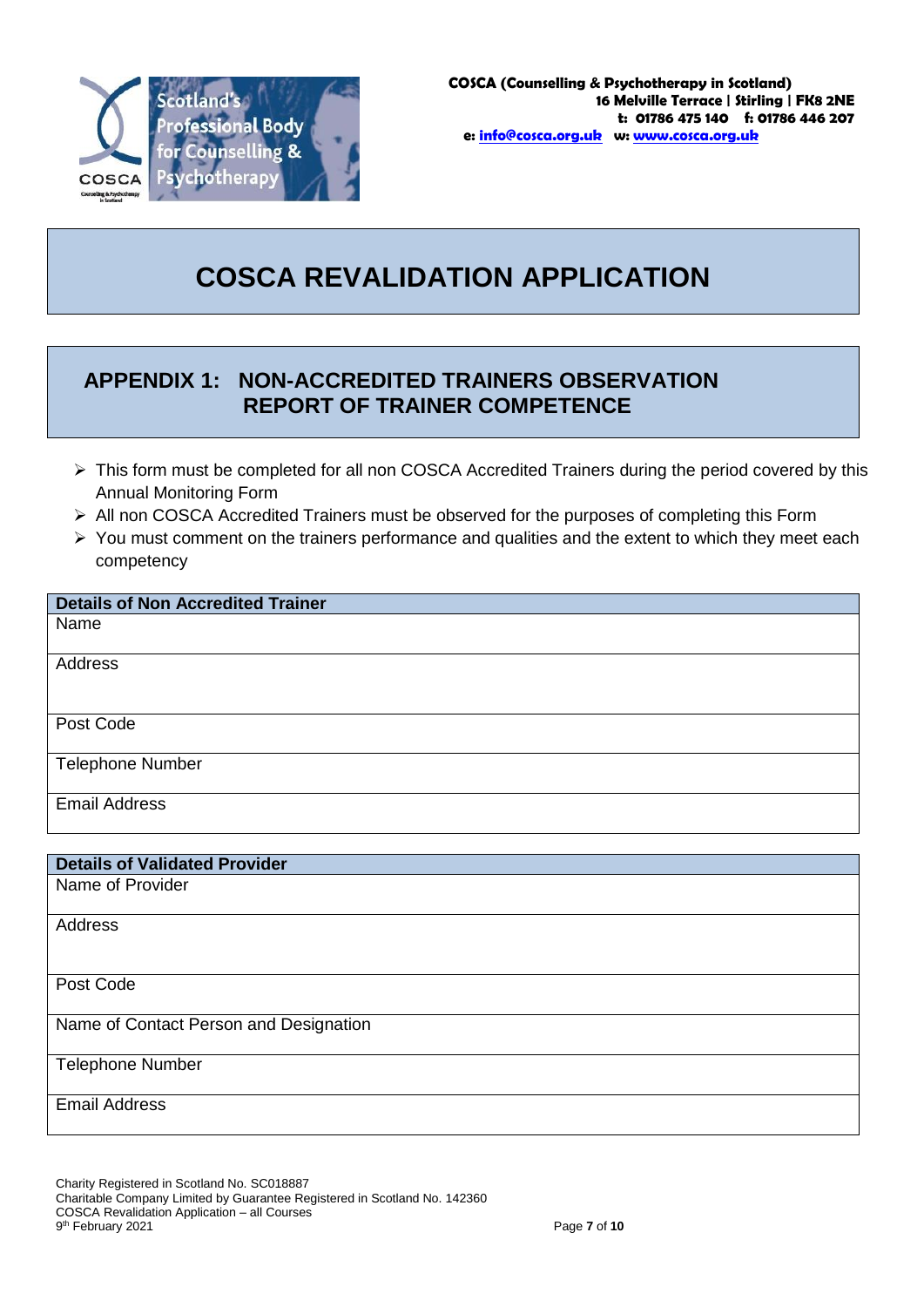# **REPORT OF TRAINER(S)**

A report about the ability and competence of all non-accredited trainers who are, or who have been, involved in the delivery of COSCA validated training is required on an annual basis to meet COSCA Validation criteria.

You are invited to provide a commentary of:

- $\triangleright$  Personal style and abilities of trainer
- $\triangleright$  Skill mix and level of competence
- $\triangleright$  Areas of strength
- $\triangleright$  Developmental points

A template is provided for the report if required, but it does not have to be used.

You may find it helpful to refer to the list of necessary skills and competencies below. The person completing the report must be familiar with the work of the trainer. Where appropriate, more than one person can contribute to the information, including the trainer.

Please note that in order to comply with COSCA validation and revalidation criteria and requirements, all non-accredited trainers who have been involved in the delivery of the course for *more than 2 years prior to the revalidation deadline* must be COSCA accredited at the time of applying for revalidation.

## **Trainer Skills and Competencies:**

- $\triangleright$  Ensures that participants feel safe and supported
- $\triangleright$  Models the counselling approach in interactions with students
- $\triangleright$  Presents and explains the aims and outcomes of the activity/exercise
- $\triangleright$  Presents information clearly and accurately
- $\triangleright$  Uses a variety of training methods to enhance the learning opportunities
- $\triangleright$  When using visual aids makes them legible and accurate
- $\triangleright$  Sequences and paces information to suit the group and individual learners
- $\triangleright$  Uses language appropriate to the level of understanding within the group
- $\triangleright$  Provides additional and summary information, on request
- $\triangleright$  Adjusts presentations in response to learners' needs
- $\triangleright$  Deals sensitively and appropriately with distractions and interruptions
- $\triangleright$  Uses appropriate questioning and information seeking techniques
- $\triangleright$  Creates a climate where learners can comfortably ask questions and make comments
- $\triangleright$  Supports learners in learning new skills
- $\triangleright$  Appropriately challenges excluding or discriminatory behaviour or language
- $\triangleright$  Gives appropriate feedback in a positive and helpful manner
- $\triangleright$  Facilitates participants in self- assessment
- $\triangleright$  Welcomes and uses feedback about self from participants and others involved in training delivery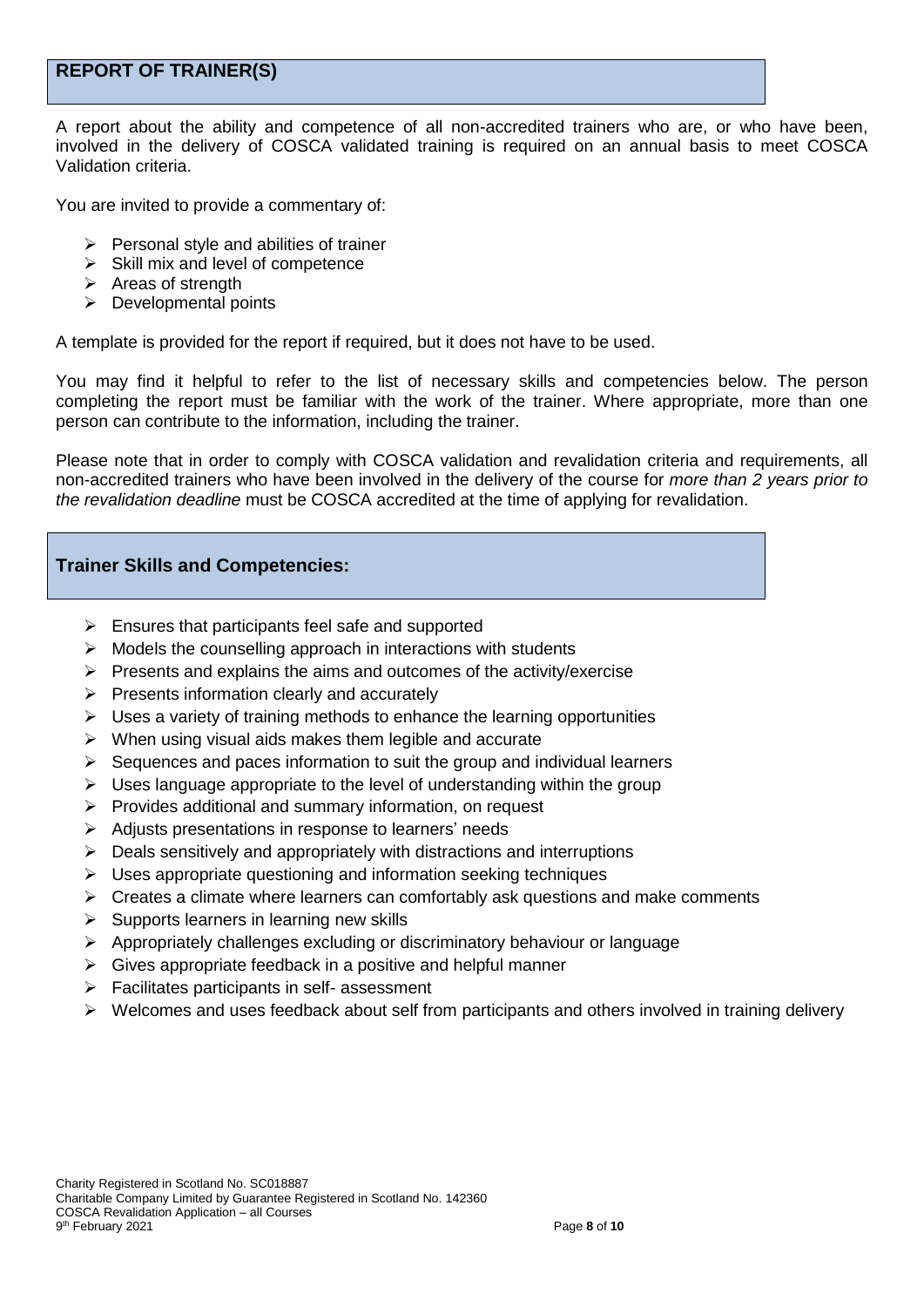| <b>NAME OF NON ACCREDITED TRAINER:</b>         |                                                            | <b>DATE OF REPORT:</b> |
|------------------------------------------------|------------------------------------------------------------|------------------------|
|                                                |                                                            |                        |
| Personal style<br>& Abilities                  |                                                            |                        |
| <b>Skill mix and</b><br>level of<br>competence |                                                            |                        |
| <b>Areas of</b><br>strengths                   |                                                            |                        |
| Developmental<br>points/areas                  |                                                            |                        |
|                                                | Name of person completing the form (please print clearly): | Signature:             |
| Designation                                    |                                                            | Date                   |

Charity Registered in Scotland No. SC018887 Charitable Company Limited by Guarantee Registered in Scotland No. 142360 COSCA Revalidation Application - all Courses